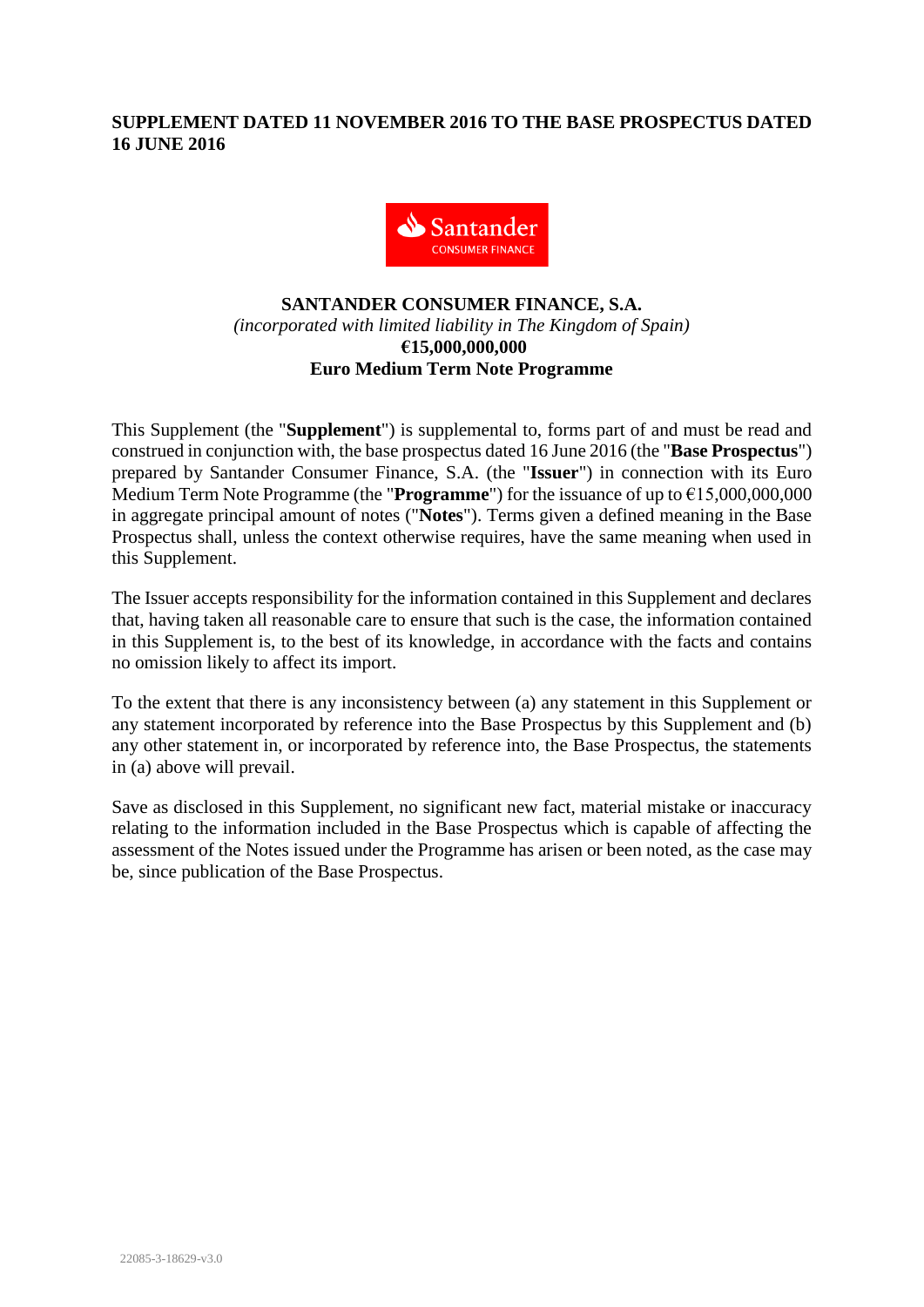#### **AMENDMENTS OR ADDITIONS TO THE BASE PROSPECTUS**

With effect from the date of this Supplement the information appearing in, or incorporated by reference into, the Base Prospectus shall be amended and/or supplemented in the manner described below.

### **SUMMARY**

In the Summary section, item B.12 (*Key Financial Information*) appearing on page 2 of the Base Prospectus shall be deleted and replaced in its entirety with the following:

|  | As at and for the year ended:                                         |                                                                                                                                  |                         |                           |  |
|--|-----------------------------------------------------------------------|----------------------------------------------------------------------------------------------------------------------------------|-------------------------|---------------------------|--|
|  | <b>Consolidated Balance sheet</b>                                     | 31 December<br>2015                                                                                                              | 31 December<br>2014     | <b>Variation</b>          |  |
|  |                                                                       | (audited)                                                                                                                        | (audited)               | (%)                       |  |
|  |                                                                       | (thousands of euro)<br>86.428.716<br>70,831,990                                                                                  |                         |                           |  |
|  | Loans and advances to customers                                       | 70,556,348<br>8,885,322                                                                                                          | 57,445,560<br>7,805,495 | 22.0%<br>22.8%<br>13.8%   |  |
|  |                                                                       | As at and for the six months ended:                                                                                              |                         |                           |  |
|  |                                                                       | <b>30 June 2016</b>                                                                                                              | 31 December<br>2015     |                           |  |
|  | <b>Consolidated Balance sheet</b>                                     | (audited)                                                                                                                        | $(*)$                   | <b>Variation</b><br>(9/0) |  |
|  |                                                                       | (thousands of euro)                                                                                                              |                         |                           |  |
|  |                                                                       | 90,705,155                                                                                                                       | 86,428,716              | 4.9%                      |  |
|  | Loans and advances to customers                                       | 76,575,560<br>9,457,891                                                                                                          | 70,556,351<br>8,885,322 | 8.5%<br>6.4%              |  |
|  |                                                                       | 31 December<br>2015                                                                                                              | 31 December<br>2014     | <b>Variation</b>          |  |
|  | <b>Consolidated Income Statements</b>                                 | (audited)                                                                                                                        | (audited)               | (%)                       |  |
|  |                                                                       | (thousands of euro)                                                                                                              |                         |                           |  |
|  |                                                                       | 1,501,925                                                                                                                        | 824,299                 | 82.2%                     |  |
|  | Consolidated Profit for the year<br>Profit attributable to the Parent | 1,170,775<br>1,059,788                                                                                                           | 663,562<br>638,317      | 76.4%<br>66.0%            |  |
|  |                                                                       | <b>30 June 2016</b>                                                                                                              | 30 June 2015            | <b>Variation</b>          |  |
|  | <b>Consolidated Income Statements</b>                                 | (audited)                                                                                                                        | $(*)$                   | (%)                       |  |
|  |                                                                       | (thousands of euro)                                                                                                              |                         |                           |  |
|  |                                                                       | 913.531                                                                                                                          | 641,093                 | 42.5%                     |  |
|  | Consolidated Profit for the year<br>Profit attributable to the Parent | 645,976<br>572,145                                                                                                               | 531,148<br>484,372      | 21.6%<br>18.1%            |  |
|  | (*) Presented for comparison purposes only.                           | There has been no material adverse change in the prospects of the<br>Issuer and/or the companies whose accounts are consolidated |                         |                           |  |
|  |                                                                       |                                                                                                                                  |                         |                           |  |
|  |                                                                       |                                                                                                                                  |                         |                           |  |
|  | with those of the Issuer (together, the "Consumer Group") nor         |                                                                                                                                  |                         |                           |  |
|  |                                                                       | any significant change in the financial or trading position of the                                                               |                         |                           |  |
|  | Issuer and/or the Consumer Group since 30 June 2016.                  |                                                                                                                                  |                         |                           |  |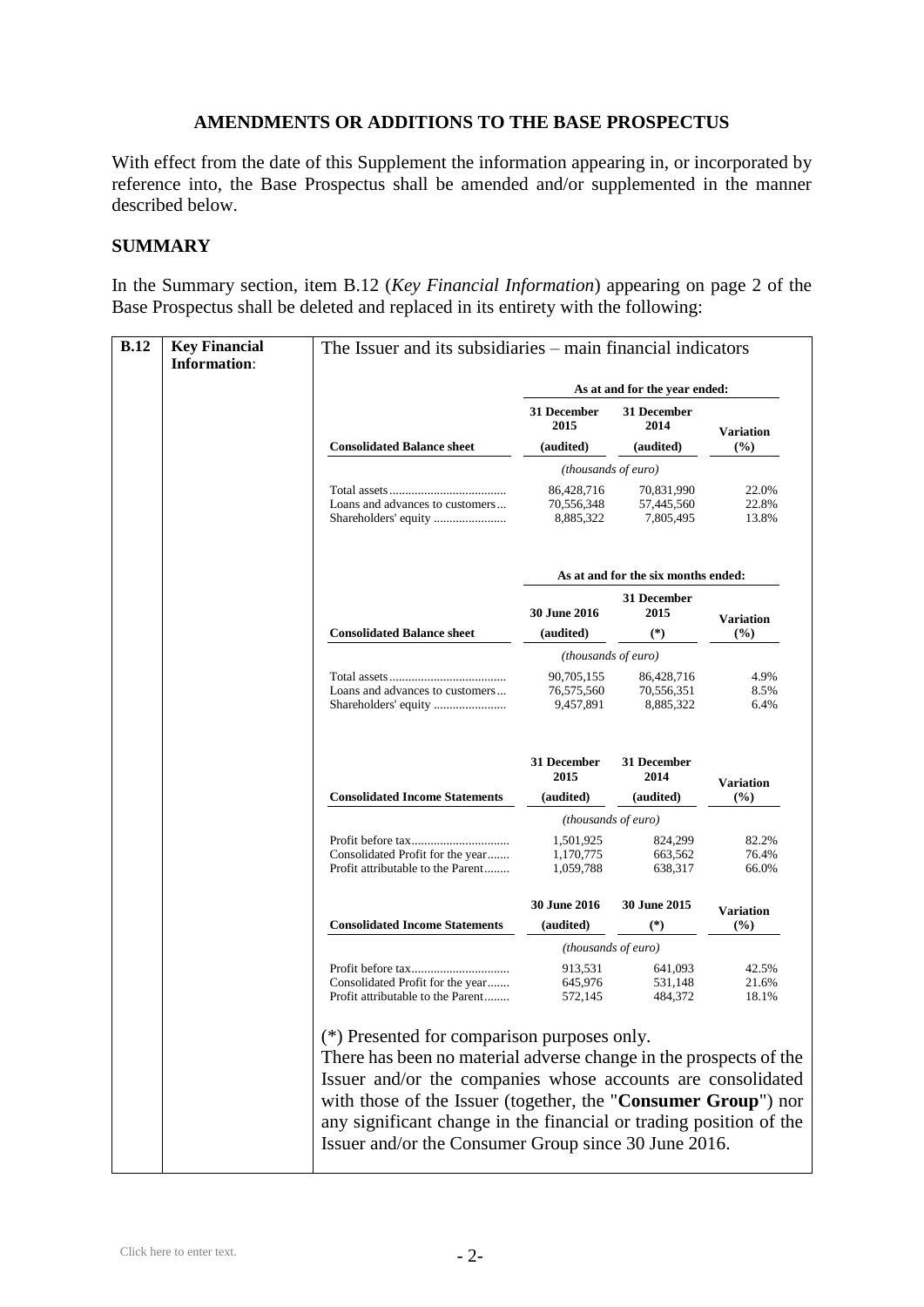### **INFORMATION INCORPORATED BY REFERENCE**

An English language translation of the audited interim condensed consolidated financial statements of the Issuer for the six-month period ended 30 June 2016, together with the auditors' report thereon have been filed with the Central Bank of Ireland and the Irish Stock Exchange.

The table below sets out relevant page references for the English language balance sheet, income statement, cash-flow statement, explanatory notes and auditors' report of the Issuer for the six-month period ended 30 June 2016 (the "**June 2016 Interim Consolidated Financial Statements**"):

| <b>June 2016 Interim Consolidated Financial Statements</b> | Page reference                 |  |
|------------------------------------------------------------|--------------------------------|--|
|                                                            | (pdf document page<br>numbers) |  |
|                                                            | 5-6                            |  |
|                                                            |                                |  |
|                                                            | 8                              |  |
|                                                            | $9-10$                         |  |
|                                                            |                                |  |
|                                                            | $12-52$                        |  |
|                                                            | $2 - 3$                        |  |

The English language translation of the June 2016 Consolidated Financial Statements of the Issuer is available on the following:

[http://www.santanderconsumer.com/csgs/StaticBS?blobcol=urldata&blobheader=application](http://www.santanderconsumer.com/csgs/StaticBS?blobcol=urldata&blobheader=application%2Fpdf&blobkey=id&blobtable=MungoBlobs&blobwhere=1371947239438&cachecontrol=immediate&ssbinary=true&maxage=3600) [%2Fpdf&blobkey=id&blobtable=MungoBlobs&blobwhere=1371947239438&cachecontrol=](http://www.santanderconsumer.com/csgs/StaticBS?blobcol=urldata&blobheader=application%2Fpdf&blobkey=id&blobtable=MungoBlobs&blobwhere=1371947239438&cachecontrol=immediate&ssbinary=true&maxage=3600) [immediate&ssbinary=true&maxage=3600](http://www.santanderconsumer.com/csgs/StaticBS?blobcol=urldata&blobheader=application%2Fpdf&blobkey=id&blobtable=MungoBlobs&blobwhere=1371947239438&cachecontrol=immediate&ssbinary=true&maxage=3600)

Copies of the June 2016 Consolidated Financial Statements specified above as containing information incorporated by reference in the Base Prospectus may also be inspected, free of charge, at the specified offices of the Issuer and the Issue and Paying Agent. Copies of the June 2016 Consolidated Financial Statements are also available on the website of the Irish Stock Exchange.

Any information not listed in the cross reference table set out above but which is included in the June 2016 Consolidated Financial Statements from which the information incorporated by reference has been derived, is either not relevant or covered elsewhere in the Base Prospectus.

Information incorporated by reference that is not included in the cross-reference list above, is not required by the relevant schedules of the prospectus regulations.

### **GENERAL INFORMATION**

Paragraph 3 (*Significant/Material Change*) on page 122 of the Base Prospectus shall be deleted and replaced with the following text in its entirety: